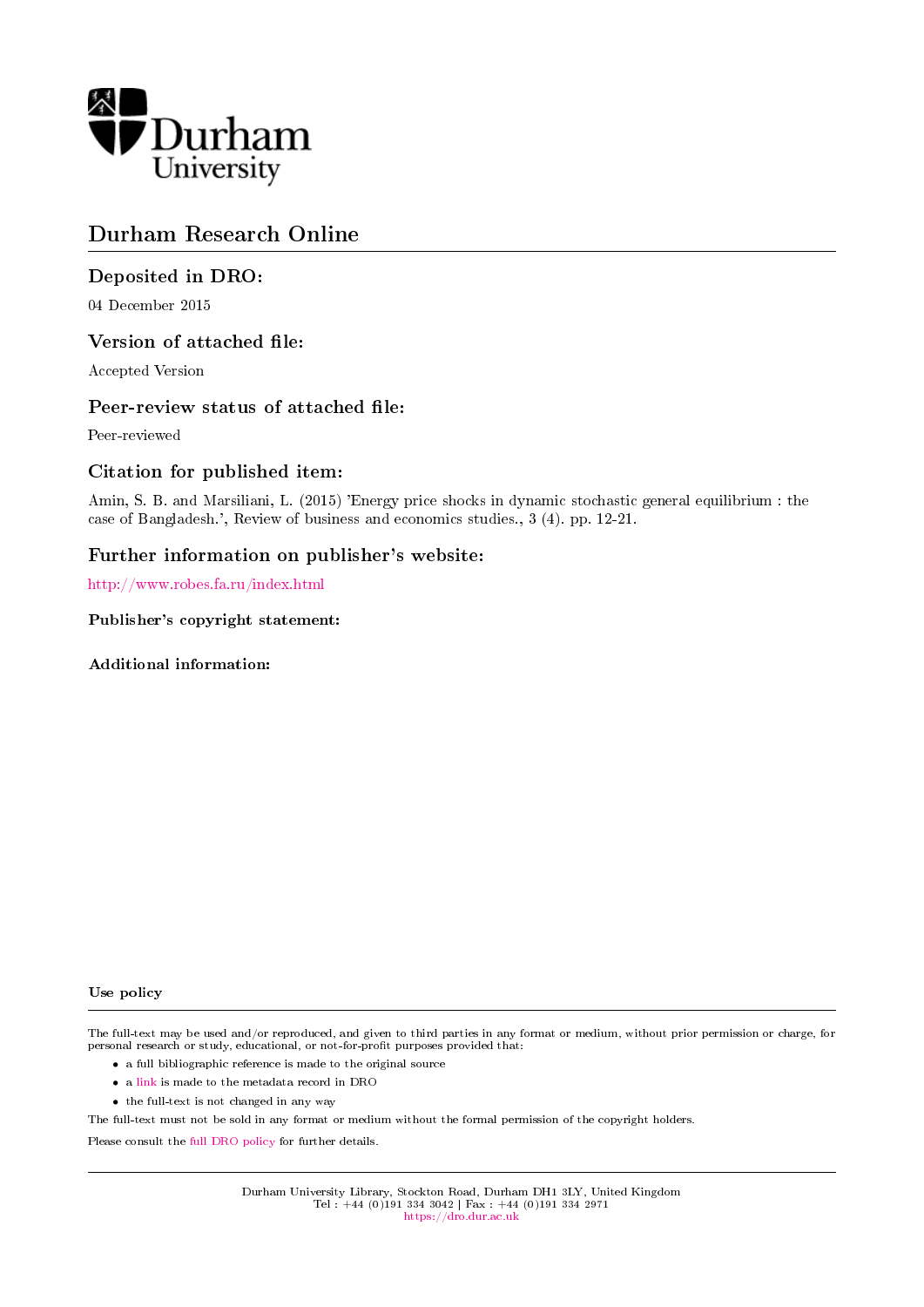# **Energy Price Shocks in Dynamic Stochastic General Equilibrium: The Case of Bangladesh<sup>1</sup>**

*Sakib B. AMIN, Ph.D. (corresponding author)*

*School of Business and Economics, Department of Economics, North South University, Dhaka, Bangladesh*

*[sakib.amin@northsouth.edu](mailto:sakib.amin@northsouth.edu)*

## *Laura MARSILIANI, Ph.D.*

*Durham University Business School, United Kingdom. [Laura.marsiliani@durham.ac.uk](mailto:Laura.marsiliani@durham.ac.uk)*

**Abstract.** We investigate the role of energy price shocks on business cycle fluctuations in Bangladesh. In doing so, we calibrate a Dynamic Stochastic General Equilibrium (DSGE) model, allowing for both energy consumption by households and as an input in production. We find that qualitatively temporary energy price shocks and technology shocks produce similar impulse response functions, as well as similar (quantitatively) auto-correlations in aggregate quantities. The variance in aggregate quantities are better explained by technology shocks than by energy price shocks, suggesting that technology shocks are the more important source of fluctuations in Bangladesh.

**Key words:** Energy price shocks, business cycles, dynamic stochastic general equilibrium.

#### **1. Introduction**

 $\overline{\phantom{a}}$ 

Standard Dynamic Stochastic General Equilibrium (DSGE) models typically assume that exogenous technology shocks identified through the Solow residual are the main sources of aggregate fluctuations in the economy. This concept has often been criticised as in De Miguel *et al*. (2003). They argue that there is a lack of discussion on the nature of technology shocks, which are unobservable, and based on the idea that they are just the result of the convergence of other kinds of factors that are not specified in the model. One of the identifiable sources of shocks that have claimed the attention of many economists is energy price shocks which, according to some researchers, being equivalent to adverse technology shocks can induce significant contractions in economic activity. In fact, using US data, Hall (1988) finds that a standard measure of technology, the Solow residual, systematically tends to fall whenever energy

<sup>&</sup>lt;sup>1</sup> We wish to thank Parantap Basu, Angus Chu, Guido Cozzi, Tooraj Jamasb, Peter Sinclair, two anonymous referees and the Executive Editor Alexander Kaffka for helpful comments which greatly improved the paper.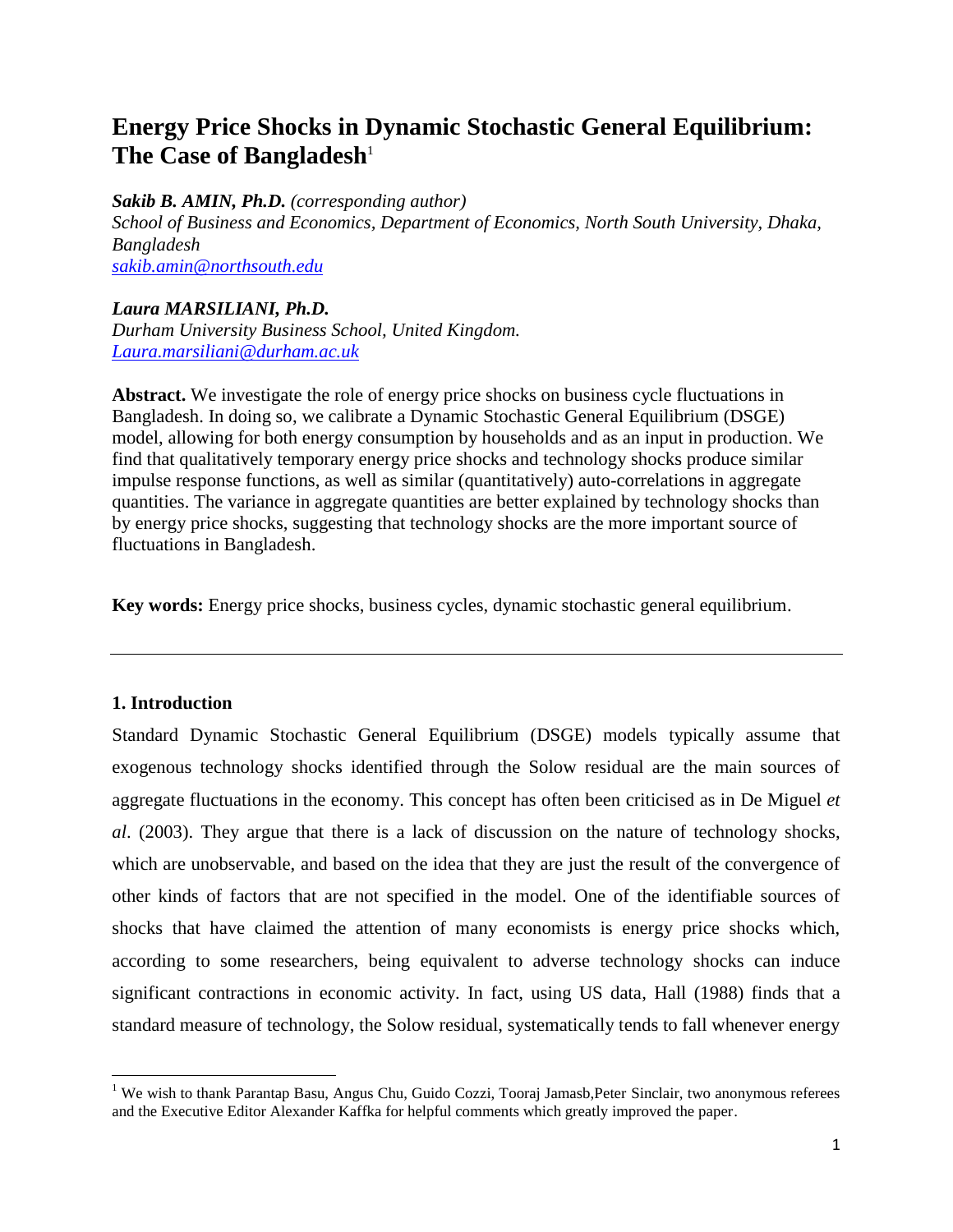price increases. The case for incorporating energy price shocks into the DSGE models has subsequently been made credibly by McCallum (1989).

Authors such as Kim and Loungani (1992), Finn (2000), Rotemberg and Woodford (1998), Dhawan and Jeske (2007), De Miguel *et al*., (2003, 2005), Tan (2012) investigate the effect of energy price shocks on the variation of output using the DSGE framework. Most of the authors find that such energy price shocks offer very little help in explaining the US business cycle, therefore supporting the views of macroeconomists who downplay the impact of energy price shocks on the economy. For instance, Tobin (1980) has argued that the share of energy in US GDP is so small that it would require implausible parameter values to generate strong aggregate impacts from energy price shocks.

Although the above researchers investigated the theoretical relationship between energy and macroeconomy through different possible channels, upon closer analysis, two common characteristics can be seen for most of the aforementioned models. Firstly, energy is considered primarily in the production function, overshadowing its importance in the household's utility function. Secondly, all the models are found to be calibrated to reflect the scenarios of developed countries, mainly US economy leaving open the question of whether energy price shocks can explain macroeconomic fluctuations in developing countries.

This papers aim at filling the above gaps in the literature by providing a framework to analyse the relative impact of energy price shocks and technology shocks for Bangladesh. To the best of our knowledge, there is yet no record of an energy augmented DSGE model which has been calibrated for developing economy to investigate the interactions between energy and the overall economy. Differently from the above models on energy price shocks, we include energy both in the utility and production function, to recognise the importance of energy for household's welfare, which is particularly relevant for developing countries (Jamasb, 2006). Our model therefore constitutes a useful benchmark framework to address the behaviour of different macroeconomic variables for policy analysis in developing countries.

In particular, we first calibrate our DSGE model to explain the quantitative properties of macroeconomic variables for the Bangladesh's economy. Then we examine how the fluctuations of key economic variables such as consumption and output are explained by the exogenous shocks. The model's ability to describe the dynamic structure of the Bangladesh economy is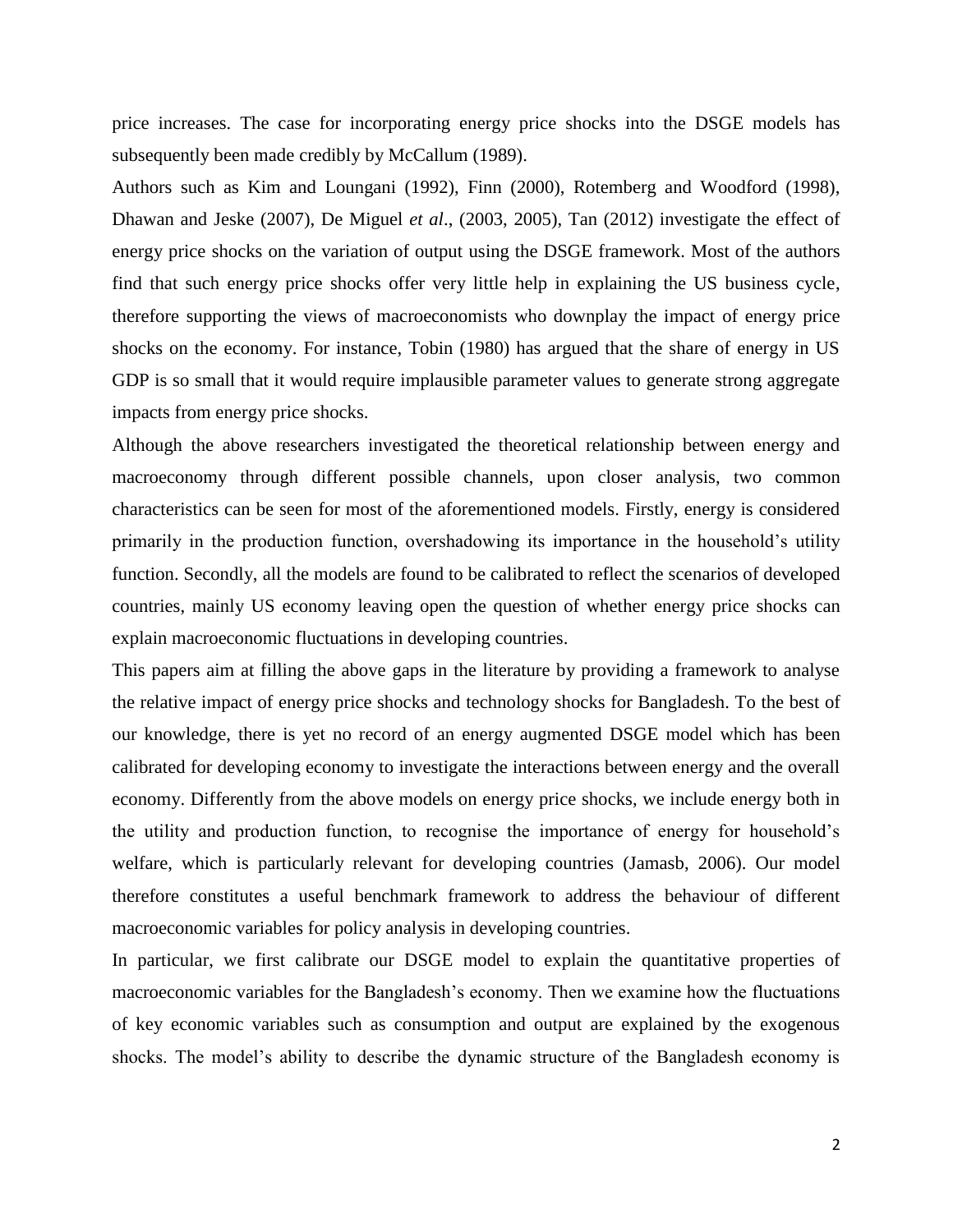analysed by means of the Impulse Response Function (IRF) which yield useful qualitative and quantitative information.

Our results show that the basic DSGE model can replicate some of the main features of the Bangladesh economy for the period 1990-2010. In addition, we demonstrate that energy price shock is not the main explanatory factor of the macroeconomic fluctuations in Bangladesh. Consequently, we conclude that output fluctuations in Bangladesh are mainly driven by technology shock. Our results further reveal that the exogenous shock's impact on endogenous system variables are in the right direction.

The paper is organised as follows. The model is depicted in section 2 followed by a discussion on calibration of the parameters in section 3. Section 4 portrays the analysis of the results obtained and finally, in the last section, we present the conclusions.

#### **2. The Model**

 $\overline{\phantom{a}}$ 

We assume a representative agent model where all economic agents are identical and act as both a household and a firm. Energy is explicitly modelled in the household's utility function where the representative household derives utility from the consumption of energy, from standard consumption, and from leisure. Following Finn (2000), we measure energy oriented goods as the sum of electricity, coal, natural gas and petroleum. Standard consumptions include all the durable and non-durable goods excluding energy goods. Each household's endowment of time is normalised to 1 so that leisure is equal to (1-*l*) where *l* represents the number of working hours.

Household consumes a Constant Elasticity of Substitution (CES) aggregation of energy and standard consumption, and also derives utility from leisure. Thus for the household, in each period it decides on how much energy goods to consume  $(e_t)$ , how much to consume of the standard consumption good  $(c_t)$  and how much time to devote to labour  $(l_t)$  in order to maximise its lifetime expected utility.<sup>2</sup>

$$
\max \mathsf{E}_0 \left( \sum_{t=0}^{\infty} \beta^t u_t \right)
$$

With a per-period utility function of the following form:

$$
u_t = \varphi \ln \left[ \theta c_t^{\rho} + (1 - \theta) e_t^{\rho} \right]_F^{\frac{1}{\rho}} + (1 - \varphi) \ln(1 - l_t)
$$
 (1)

 $<sup>2</sup>$  Due to the shocks, which follow a known probability distribution, future consumption, leisure, etc are uncertain, so</sup> we adopt expected utility as the objective function for the household.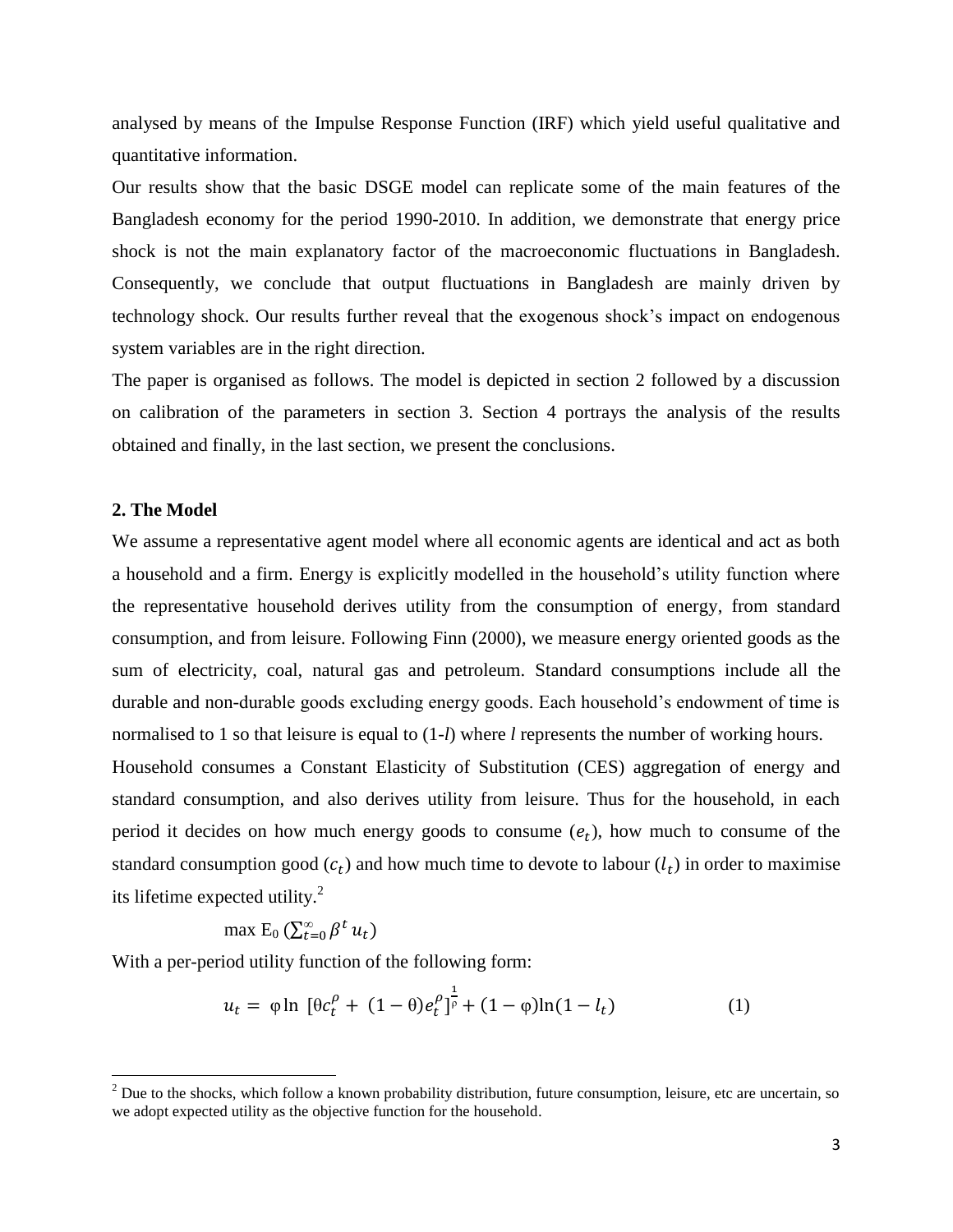The utility function exhibits the commonly assumed properties like  $u_c > 0$ ,  $u_{cc} < 0$ ,  $\lim_{c \to 0} =$  $\infty$  and  $\lim_{C\to\infty}$  = 0. That means, additional consumption and leisure increases utility but does so at a diminishing rate.

Here, φ represents the share of consumption in the household's utility where φ ε (0, 1).  $θ$  is the share of standard consumption in the household's aggregator where  $\theta \in (0, 1)$ . With this aggregation function, the elasticity of substitution between energy and standard consumption is  $\sigma$  $= 1/1$ -ρ. When ρ = 0 and σ = 1, the CES function becomes Cobb Douglas (CD) function. It is rational to choose  $\rho < 0$ , which implies that the goods are somewhat complementary.

Following Kim and Loungani (1992), the production technology of firm is described by a Cobb-Douglas production function, combining energy as an additional input along with capital and labour.

$$
Y_t = A k_t^{\alpha} l_t^{\gamma} g_t^{1-\alpha-\gamma} \tag{2}
$$

Where  $\alpha$  and  $\gamma$  is the fraction of aggregate output that goes to the capital input  $(k_t)$  and labour input  $(l_t)$  respectively, and 1- $\alpha$ -  $\gamma$  is the fraction that goes to the energy input  $(g_t)$ . That means all the economic agents rely on energy either for household's consumption or for production of various goods. Furthermore, energy price is modelled as an exogenous random process in addition to technology shock.

Just as in Cooley and Prescott (1995), the stochastic technology  $A_t$  is assumed to follow:

 $ln A_t = \omega ln A_{t-1} + u_t$ ; where  $u_t \sim N(0, \sigma^2)$ .

 $\overline{\phantom{a}}$ 

The capital stock depreciates at the rate  $\delta$  (with  $0 < \delta < 1$ ) and the household invests a fraction of income in the capital stock in each period. So, capital accumulates according to law of motion:

$$
k_{t+1} = (1 - \delta)k_t + i_t
$$
 (3)

The price of energy used in the economy,  $P_t$ , is exogenously given and follows AR (1) process: ln  $P_t = \Psi \ln P_{t-1} + v_t$ ; where  $v_t$  is normally distributed with standard deviation  $\tau$  and zero mean. As energy is consumed both by the consumers and the producers in this model, the economy's resource constraint for period *t* is given by:

$$
Y_t = c_t + i_t + P_t (e_t + g_t) \tag{4}
$$

The Lagrangian to the planning problem can be written as follows:<sup>3</sup>

<sup>&</sup>lt;sup>3</sup> Notice that we could equally well have formulated a competitive economy, where the household faces a budget constraint, taking prices as given, and a representative firm maximizing profits, also taking prices as given. The solution to the planning problem coincides with the competitive equilibrium, i.e. the First Welfare Theorem applies. For computational reasons we choose the planning formulation, as it yields fewer equations to solve.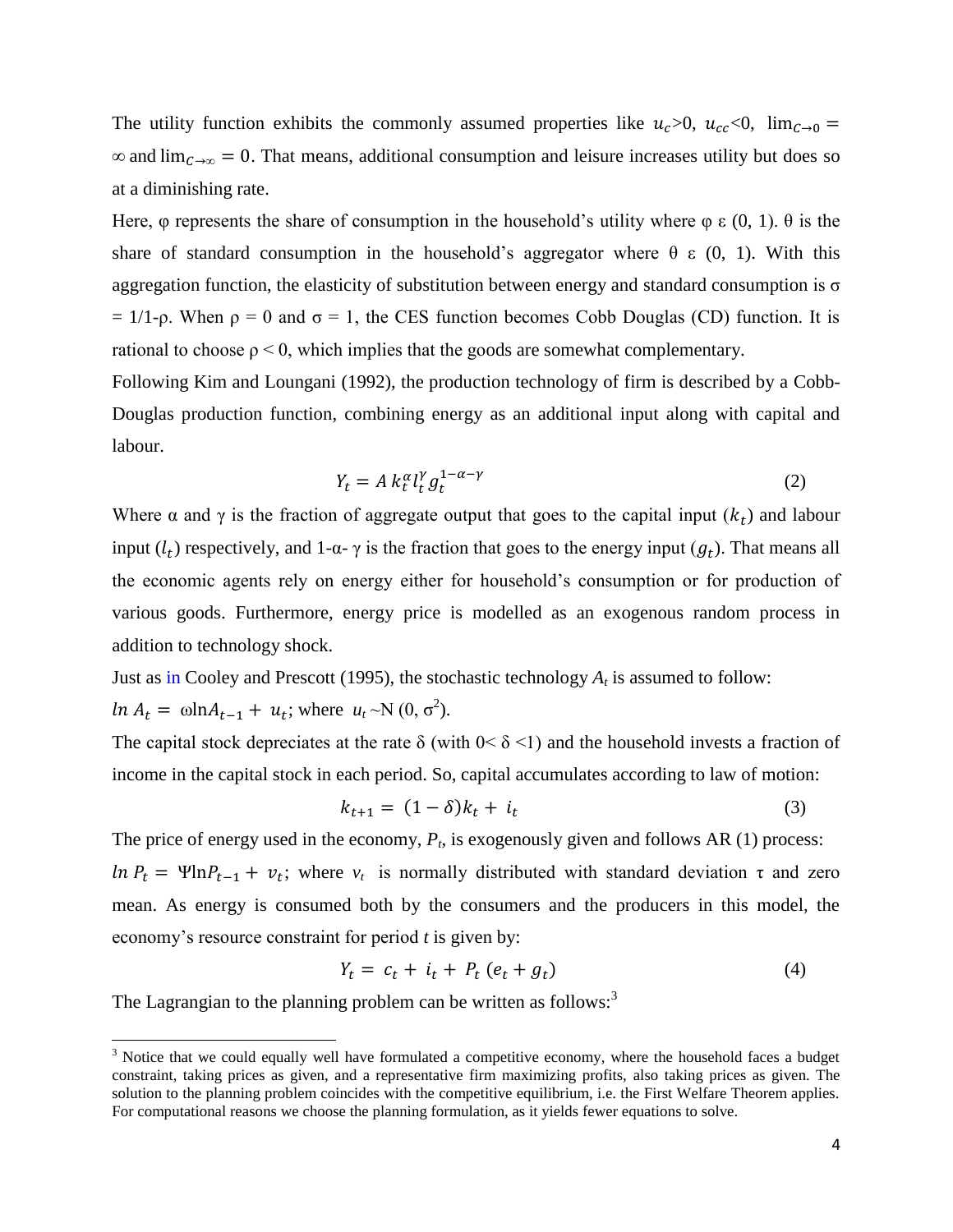$$
L = \sum_{t=0}^{\infty} \beta^t \left( \varphi \log \left[ \theta c_t^{\rho} + (1 - \theta) e_t^{\rho} \right]_F^{\frac{1}{\rho}} + (1 - \varphi) \log(1 - l_t) \right) +
$$
  

$$
\lambda_t [A k_t^{\alpha} l_t^{\gamma} g_t^{1 - \alpha - \gamma} + (1 - \delta) k_t - c_t - P_t (e_t + g_t)] \tag{5}
$$

where  $\lambda_t$  is the Lagrange multiplier and the function is maximised with respect to  $c_t$ ,  $k_{t+1}$ ,  $e_t$ ,  $l_t$ ,  $g_t$  and  $\lambda_t$ .

The first-order conditions are:

$$
\frac{c_{t+1}}{c_t} = \beta \cdot \left[ A\alpha \, K_{t+1}^{\alpha-1} l_{t+1}^{\gamma} g_{t+1}^{1-\alpha-\gamma} + (1-\delta) \right] \frac{1 + \left(\frac{\theta}{1-\theta}\right)^{\frac{1}{\rho-1}} P_t e^{-\frac{\rho}{1-\rho}}}{1 + \left(\frac{\theta}{1-\theta}\right)^{\frac{1}{\rho-1}} P_{t+1} \frac{\rho}{\rho-1}} \tag{6}
$$

$$
\frac{c_t}{1 - l_t} = \frac{\varphi}{1 - \varphi} \cdot \frac{1}{1 + (\frac{\theta}{1 - \theta})^{\frac{1}{\rho - 1}} P_t^{\frac{\rho}{\rho - 1}}} \cdot [A \, K_t^{\alpha} \gamma \, l_t^{\gamma - 1} g_t^{1 - \alpha - \gamma}] \tag{7}
$$

$$
\frac{e_t}{c_t} = (P_t \cdot \frac{\theta}{1-\theta})^{\frac{1}{\rho-1}}
$$
\n(8)

$$
P_t = A k_t^{\alpha} l_t^{\gamma} (1 - \alpha - \gamma) g_t^{-(\alpha + \gamma)}
$$
\n(9)

$$
c_t + k_{t+1} + P_t (e_t + g_t) = A k_t^{\alpha} l_t^{\gamma} g_t^{1-\alpha-\gamma} + (1-\delta) k_t \tag{10}
$$

$$
Y_t = A k_t^{\alpha} l_t^{\gamma} g_t^{1-\alpha-\gamma} \tag{11}
$$

$$
ln A_t = \omega ln A_{t-1} + u_t \tag{12}
$$

$$
ln P_t = \Psi ln P_{t-1} + v_t \tag{13}
$$

#### **3. Calibration**

Before examining the model's performance to evaluate the empirical data, model calibration is required. In this section, we use the term calibration for the process by which researchers choose the parameters of their DSGE model from various sources. For example, Cooley and Prescott (1995) calibrate their model by choosing parameter values that are consistent with long run historical averages and microeconomic evidence. Dhawan and Jeske (2007) calibrate parameters to produce theoretical moments of model aggregates that reproduce, as best possible, the empirical moments obtained from the empirical data.

However, we have generally adopted three approaches in terms of calibrating parameters for our DSGE model. Some of the parameters are picked from the existing DSGE literature for developing and developed countries (Choudhary and Pasha, 2013). Some of the parameter values are chosen by using steady state conditions of the model. Rest of the parameter values are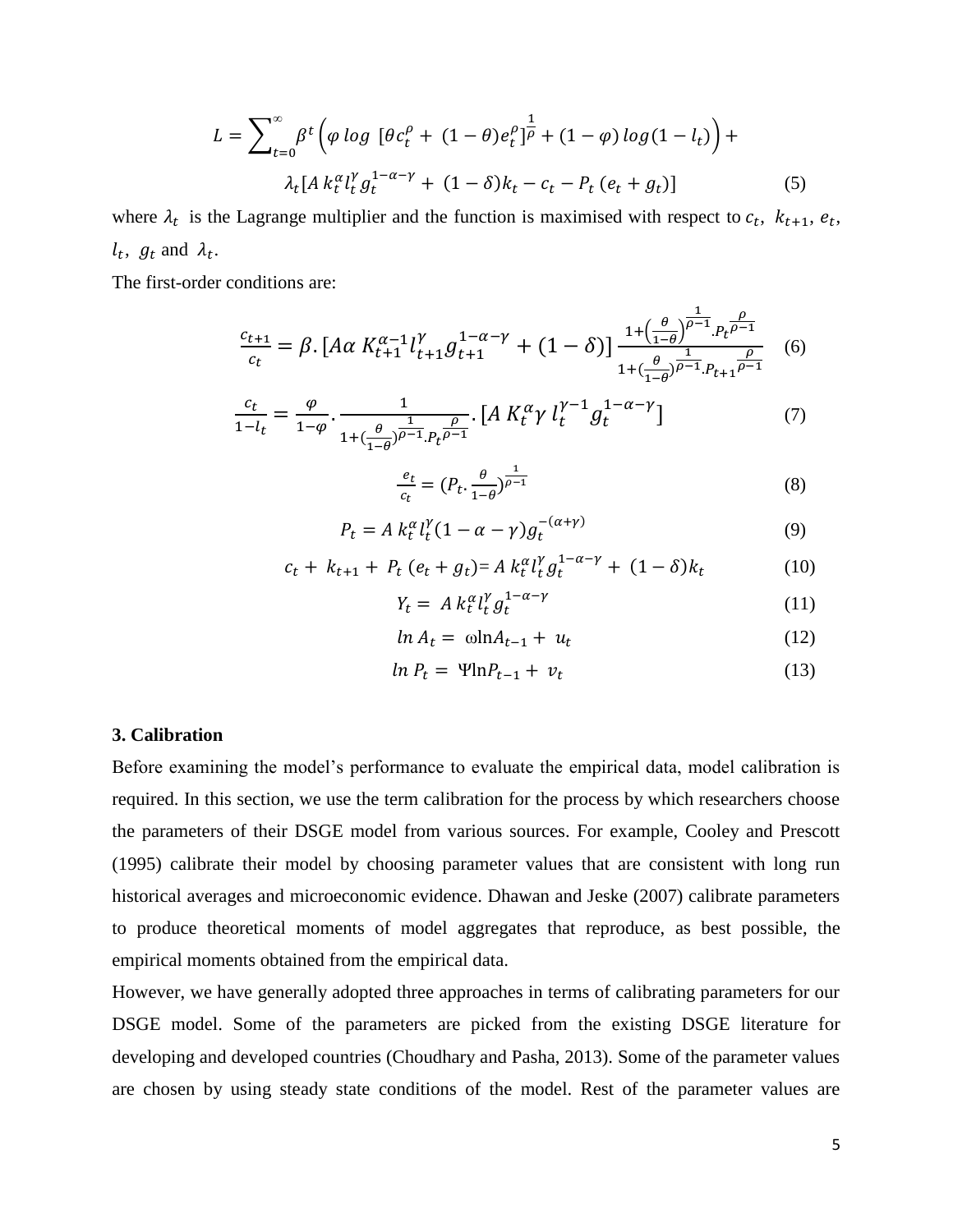directly considered from Bangladesh Bureau of Statistics (2015) and Bangladesh Household Income and Expenditure Survey (2015). Due to data constraints, all parameters in our model are calibrated for annual frequency.

There are 11 parameters in total with 7 structural and 4 shock related parameters in the model. Structural parameters can be categorised into utility and production function related parameters. It is important to have a good understanding of rationale behind picking different parameter values in order to properly evaluate the fit of the model. Let us briefly describe our procedure for selecting parameter values listed in Table 1:

| $\beta$ , discount factor                                       | 0.88    |
|-----------------------------------------------------------------|---------|
| $\alpha$ , capital share of output in the production function   | 0.31    |
| $\gamma$ , labour share of output in the production function    | 0.65    |
| $\delta$ , depreciation rate                                    | 0.025   |
| $\varphi$ , the share of consumption in the household's utility | 0.41    |
| $\theta$ , the share of standard consumption                    | 0.8     |
| $\sigma$ , the CES parameter of household's utility function    | $-0.11$ |
| $\omega$ , persistence coefficient of technology shock          | 0.95    |
| $\Psi$ , persistence coefficient of energy shock                | 0.95    |
| ζ, standard error of technology shock                           | 0.01    |
| $\tau$ , standard error of energy shock                         | 0.01    |
|                                                                 |         |

**Table 1.** Parameters of the economy.

Source: Bangladesh Household Income and Expenditure Survey (2015), Bangladesh Bureau of Statistics (BBS, 2015).

First of all, we discuss parameters related to production. Alpha  $(\alpha)$ , Gamma  $(\gamma)$  and Depreciation (δ) are the main parameters related to production. Following Rahman and Yusuf (2010), we set alpha equals to 0.31 which implies capital's share of national income in Bangladesh is slightly less than a third. This is fairly close to the computed aggregate capital share which is 0.36 as calculated by Tan (2012). However, the average of capital shares of other developing countries is around 0.45 as reported by Liu (2008). According to Bangladesh Household Income and Expenditure Survey (2010), the labour share of output in Bangladesh varies from 0.65 to 0.70. We decided to use a value of 0.65 to make it consistent with the CD production function used in our model. Finn (2000) also mentions that the measures of labour's output share range from 0.64 (Prescott, 1986) to 0.76 (Lucas, 1990).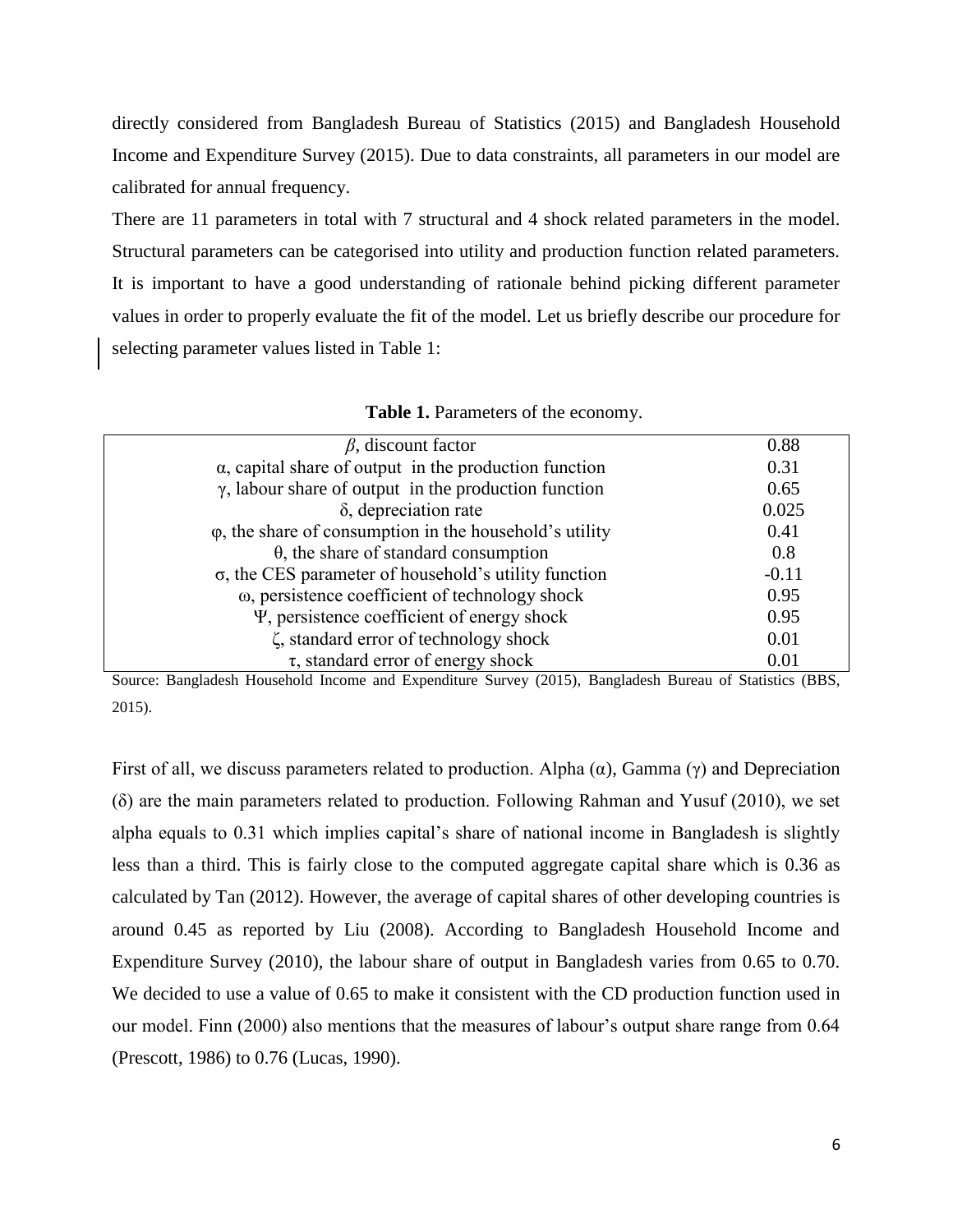Depreciation rate is usually very low in the developing countries. Thus, depreciation rate,  $\delta$  has been set at 0.025 implying that the overall depreciation rate in Bangladesh is 2.5% annually. This value is equally realistic from the perspective of the developing country's economic condition (IMF, 2001 and Yisheng, 2006). The capital output ratio in Bangladesh is borrowed from Rahman and Rahman (2002) who estimated that the trend in capital output ratio in Bangladesh over the period of 1980/81 to 2000/01 is equal to 2.

Now, we discuss parameters related to household utility. Given, α, δ, capital-output ratio and considering the value of steady state level of price is  $P=1$  (mean zero in the log implies a mean of unity in the level), the value of discount factor beta,  $\beta$ , is obtained from equations (6) and (11) evaluated in steady state:

$$
\beta = \frac{1}{\alpha \frac{Y}{k} + (1 - \delta)}
$$

Our estimated value 0.88 is less compatible with the value of discount factor used in other existing literature for developing countries at annual frequency. Ahmad *et al*., (2012) estimate the long run discount factor for a group of developed and developing countries and find that the discount factor of most of the developing countries is relatively similar to that of developed countries. For example, they calculate the discount factor,  $\beta$ , equals to 0.94 for Philippines. As a robustness check, we have performed sensitivity analysis along three different discount parameters ( $\beta$ =0.88,  $\beta$ =0.96 and  $\beta$ =0.99) and confirm that our results are robust to a wide range of possible *β* values (see Table 2). It is worth noting from Table 2 that the steady state value of *c* shows odd pattern with low β values. In principle, lower *β* value should imply a lower level of steady state consumption (as the household is more impatient). However, in this sensitivity analysis, we have also changed the value of δ which offset the changes observed in c for different *β* values. Thus, lower *β* value yields a higher value for c in our analysis. However, we have also run another sensitivity analysis keeping the value of δ to 0.025.Our results show that *c* is now smaller for lower *β* values.

| <b>Table 2.</b> Sensitivity analysis for $\beta$ . |  |  |
|----------------------------------------------------|--|--|
|                                                    |  |  |

| Variables | $β=0.88$ and δ=0.025 | $\beta$ =0.96 and $\delta$ =0.12 | $\beta$ =0.99 and $\delta$ =0.14 |
|-----------|----------------------|----------------------------------|----------------------------------|
|           | 0.712689             | 0.820228                         | 0.963403                         |
|           | 0.370975             | 0.427755                         | 0.466477                         |
|           |                      |                                  |                                  |
|           | 0.262911             | 0.242628                         | 0.24319                          |
|           | 0.331236             | 0.382276                         | 0.402381                         |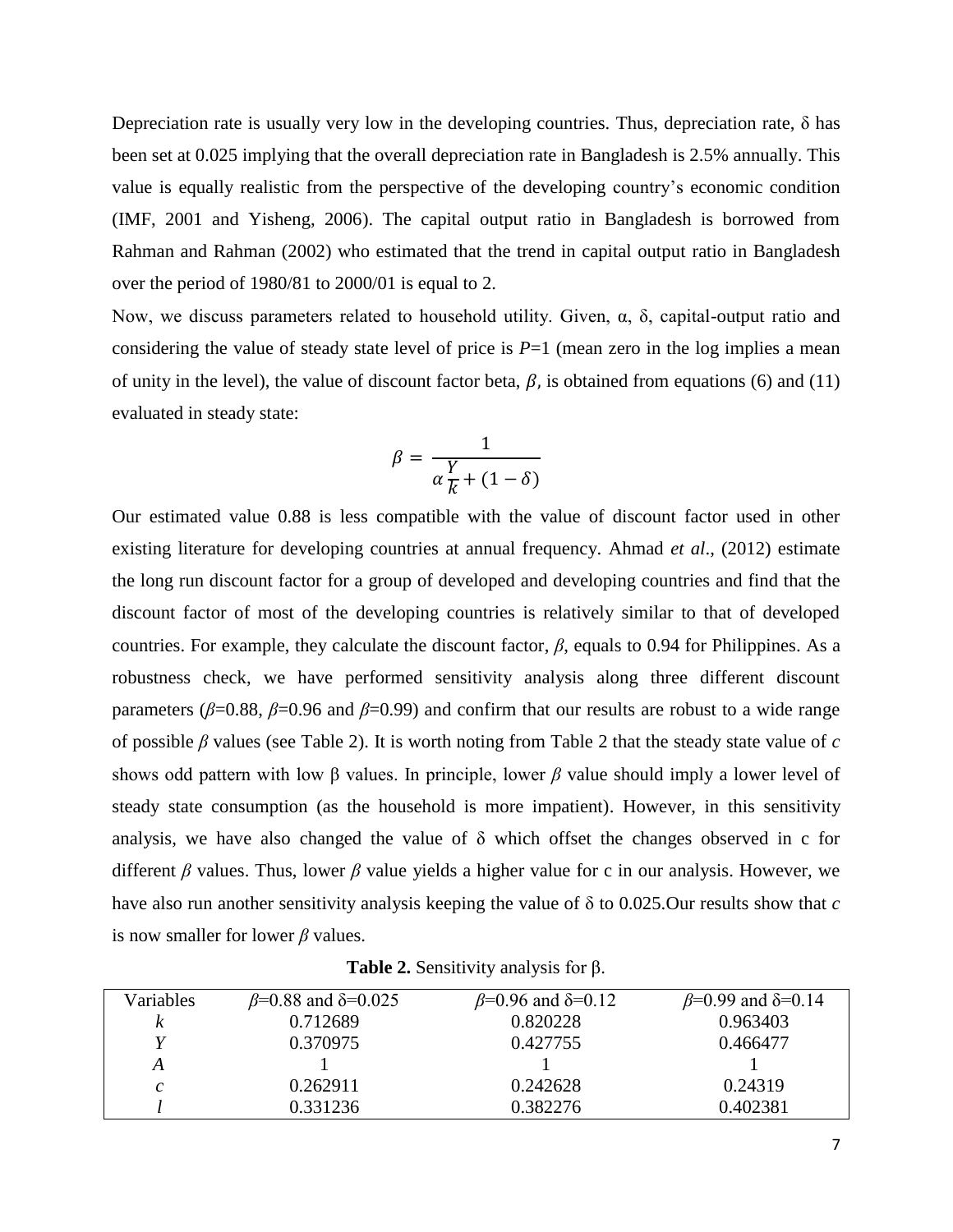| 0.0178172 | 0.0984273 | 0.134876  |
|-----------|-----------|-----------|
| 0.0754072 | 0.0695897 | 0.069751  |
| 0.014839  | 0.0171102 | 0.0186591 |

Due to unavailability of the data of working hours, we set *l*=0.33 with an assumption that people work about one-third of their time endowment which is a widely accepted value for DSGE analysis. For example, *l* is set equal to 0.30, consistent with the time-allocation measurements of Ghez and Becker (1975) for the US economy.

Certain standard parameters are calibrated following standard literature. The share of standard consumption, θ, is set at 0.8. In this paper, the household's utility function follows a general CES form, meaning that it cannot be used to model an elasticity of substitution of exactly 1. Here, it is set at 0.9 for the main analyses, and the CES parameter of the household's utility function, ρ, is therefore  $-0.11(1-(1/0.9))$ , which is negative and indicates that energy and standard consumption are somewhat complementary.

φ reflects the share of energy consumption and standard consumption goods in the household's utility function and its value is found to be 0.41 as follows:

For optimality, the labour-leisure trade off should be such that the marginal rate-of-substitution between leisure and consumption must equal the marginal product of labour (the implied normalised wage rate in the corresponding competitive equilibrium). That means,

$$
\frac{U_l}{U_c} = F_l
$$
\n
$$
\frac{\frac{1-\varphi}{1-l_t}}{\frac{\varphi}{\rho} \cdot \frac{\rho \theta c_t^{\rho-1}}{\theta c_t^{\rho} + (1-\theta)e_t^{\rho}}}
$$
\n
$$
\frac{\frac{1-\varphi}{1-l_t}}{\frac{\varphi}{\rho} \cdot \frac{\rho \theta c_t^{\rho-1}}{\theta c_t^{\rho} + (1-\theta)e_t^{\rho}}}
$$
\n
$$
\frac{\varphi}{\rho} \cdot \frac{\rho \theta c_t^{\rho-1}}{\theta c_t^{\rho} + (1-\theta)e_t^{\rho}}
$$
\n
$$
\frac{1-\varphi}{\varphi} \cdot \frac{l}{1-l_t} \left[1 + \frac{(1-\theta)}{\theta} \left(\frac{e_t}{c_t}\right)^{\rho}\right] = \gamma \frac{Y}{l}
$$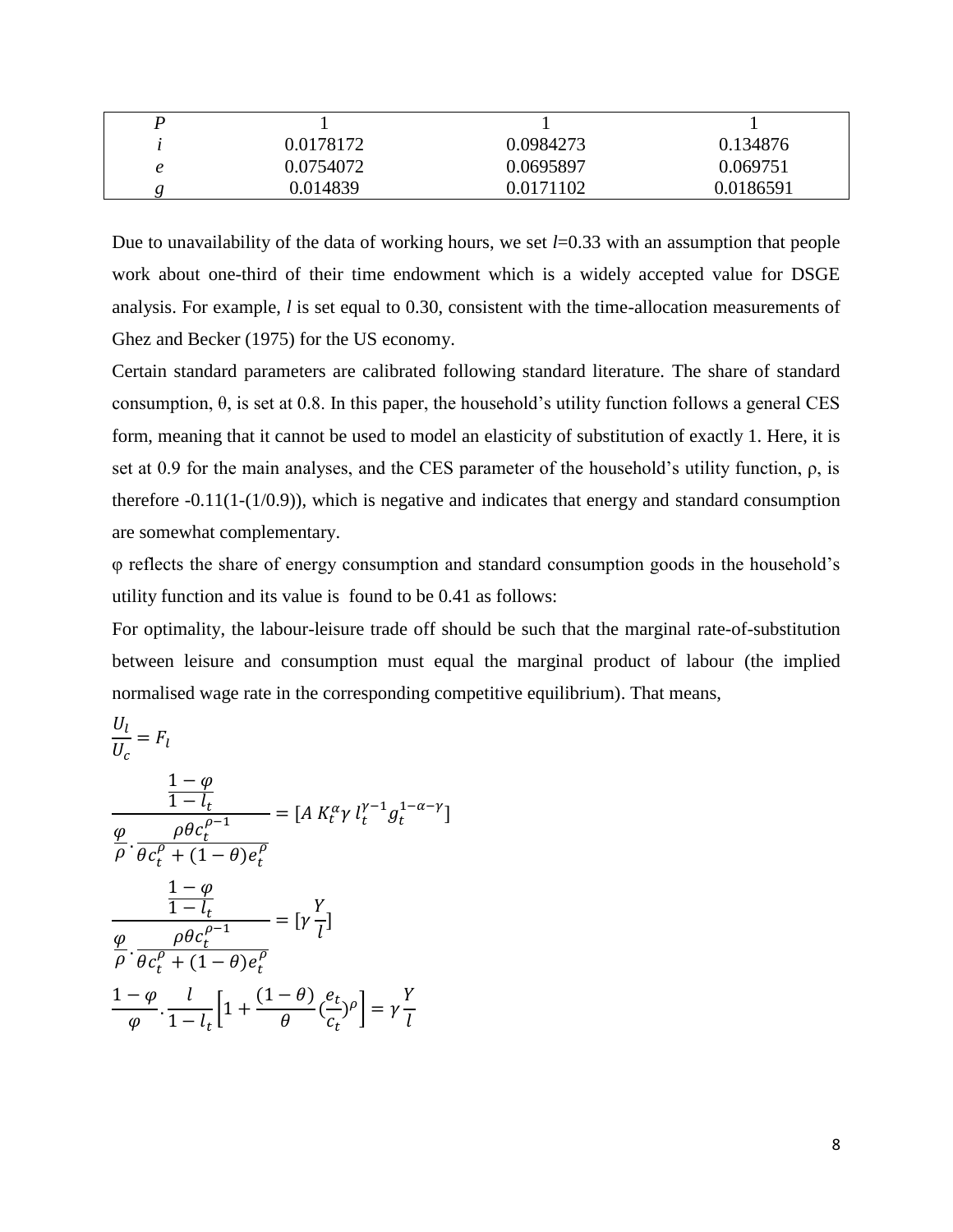By using equation (8), we can calculate the steady state ratio of energy to standard consumption which yields a value of 0.28. Now, given the value of l,  $\gamma$ ,  $\theta$  and the ratio of  $\frac{c}{y}$  and  $\frac{e}{c}$  $\frac{c}{c}$ , we can find the value of  $\varphi$  equals to 0.41.

Owing to the unavailability of data, following King, Plosser and Rebelo (1988), we set the persistence of our two exogenous shocks equal to 0.95 and standard deviation of the shocks equal to 0.01. Using different series, empirical literature gets a range of estimates for persistence 0.85-0.95 and standard deviation 0.0095-0.01.

We assume that the natural log of the technology variable and the energy price follow an AR (1) process, where the shocks are iid with zero mean and variances  $\sigma_u^2$  and  $\sigma_v^2$ , respectively. Zero mean implies steady state levels *A*=1 and *P*=1.

#### **4. Results**

 $\overline{\phantom{a}}$ 

After calibration, to evaluate the performance of our model, we compare steady state ratios from the models with their empirical counterpart. Furthermore, second order moments (such as standard deviation, contemporaneous correlation with output etc.) obtained from simulations will also be evaluated from our models and their fit with the actual data $^4$ .

Our model shows that the relevant capital output ratio is equal to 1.92 which is fairly close to the actual data of 2 as explained in the previous section. Another important ratio of our model is the consumption-output ratio. The model does a good job at matching the model generated ratio of 0.70 to the actual consumption output ratio of 0.65-0.70 as showed in data. However, our model undershoots the value of investment output ratio by a large extent. The model-generated result 4.8 % is far away from the average long run investment output ratio of 20 %.

We would also like to verify the ability of the model to reproduce other empirical regularities of the Bangladesh business cycle. In order to do so, we proceed to the stochastic simulation of the model with the parameters obtained in the calibration section, where the sources of fluctuations come from the technology shock and energy price shock. Table 3 reports a selection of second moment properties for the HP filtered series corresponding to the Bangladesh data and the

<sup>&</sup>lt;sup>4</sup> Dynare, a preprocessor and a collection of MATLAB routines is used in this paper to solve for the steady states, linearise the necessary conditions around steady states, compute the moments and calculate the impulse response paths once the necessary equations are transformed into Dynare codes (Griffoli, 2011).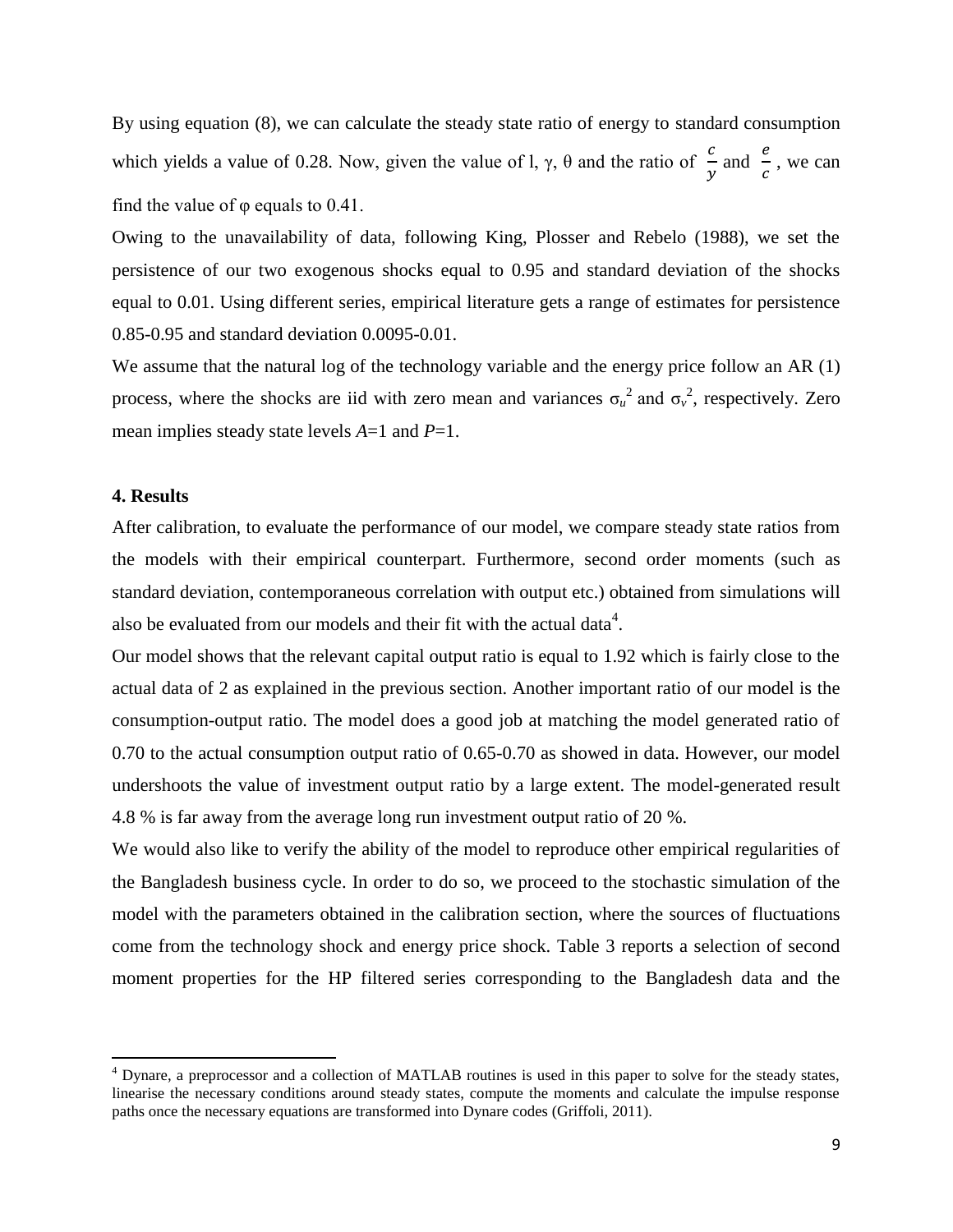simulated economy respectively<sup>5</sup>. In other words, we would like to evaluate our model's performance by comparing the results with data. For this purpose, the following table reports some selected historical moments from data and their counterparts predicted by our models.

|                                    | Data <sup>1</sup>                            | <b>DSGE Model</b>                  |                   |                     |
|------------------------------------|----------------------------------------------|------------------------------------|-------------------|---------------------|
| <b>Statistics</b>                  | <b>Estimate</b>                              | <b>Model 1</b>                     | <b>Model 2</b>    | Model 3             |
|                                    |                                              | <b>Technology and Energy Price</b> | <b>Technology</b> | <b>Energy Price</b> |
|                                    |                                              | <b>Shocks</b>                      | <b>Shocks</b>     | <b>Shocks</b>       |
| <b>Standard Deviation</b>          |                                              |                                    |                   |                     |
| Y                                  | 0.005488                                     | 0.004321                           | 0.004335          | 0.000172            |
| i                                  | 0.003155                                     | 0.002264                           | 0.002270          | 0.000088            |
| $\mathfrak c$                      | 0.007593                                     | 0.001629                           | 0.001637          | 0.000115            |
| e                                  | 0.002546                                     | 0.000784                           | 0.000470          | 0.000624            |
|                                    | <b>Standard Deviation Relative to Output</b> |                                    |                   |                     |
|                                    | 0.57                                         | 0.49                               | 0.52              | 0.51                |
| $\mathcal{C}$                      | 1.38                                         | 0.38                               | 0.38              | 0.67                |
| $\boldsymbol{e}$                   | 0.46                                         | 0.18                               | 0.11              | 3.62                |
| <b>Autocorrelation</b>             |                                              |                                    |                   |                     |
| Y                                  | 0.823                                        | 0.4815                             | 0.4845            | 0.4841              |
| l                                  | 0.824                                        | 0.4406                             | 0.4437            | 0.4437              |
| $\mathcal{C}_{0}$                  | 0.821                                        | 0.5777                             | 0.5811            | 0.5230              |
| $\boldsymbol{e}$                   | 0.821                                        | 0.4879                             | 0.5811            | 0.4731              |
| <b>Correlation with Output (Y)</b> |                                              |                                    |                   |                     |
| ı                                  | 0.9965                                       | 0.9545                             | 0.9545            | 0.9550              |
| $\mathfrak c$                      | 0.9938                                       | 0.9457                             | 0.9470            | 0.9890              |
| e                                  | 0.9967                                       | 0.5238                             | 0.9470            | 0.9986              |

**Table 3.** Actual and predicted moments.

**<sup>1</sup>** The statistics are based on log-differenced and HP filtered for the period 1990-2010 to reflect the actual growth rates.

Our model performs well to capture the actual volatility of output and investment when we consider both the technology and energy price shocks together as well as when we take into account the technology shocks alone. However, considering only energy price shocks is not sufficient. A shock to the energy sector or a policy pertaining to that sector should have significant impact on the rest of the economy. Yet, energy price shocks can account for only 3.29 % of output volatility whereas technology shocks can account for almost 83.52% of output volatility in our model. Investment also follows more or less the same pattern as output. Moreover, the model does a poor job in replicating the variation of consumption of energy and

 $\overline{\phantom{a}}$ 

 $5$  We have used HP filtering data to make it consistent with Dynare generated data as it gives HP filtering data. However, considering the fact that HP filtering data might give rise to spurious cycles as criticised in some literature, we have also checked with Baxter and King (BK) filtering process but that does not make any significant differences.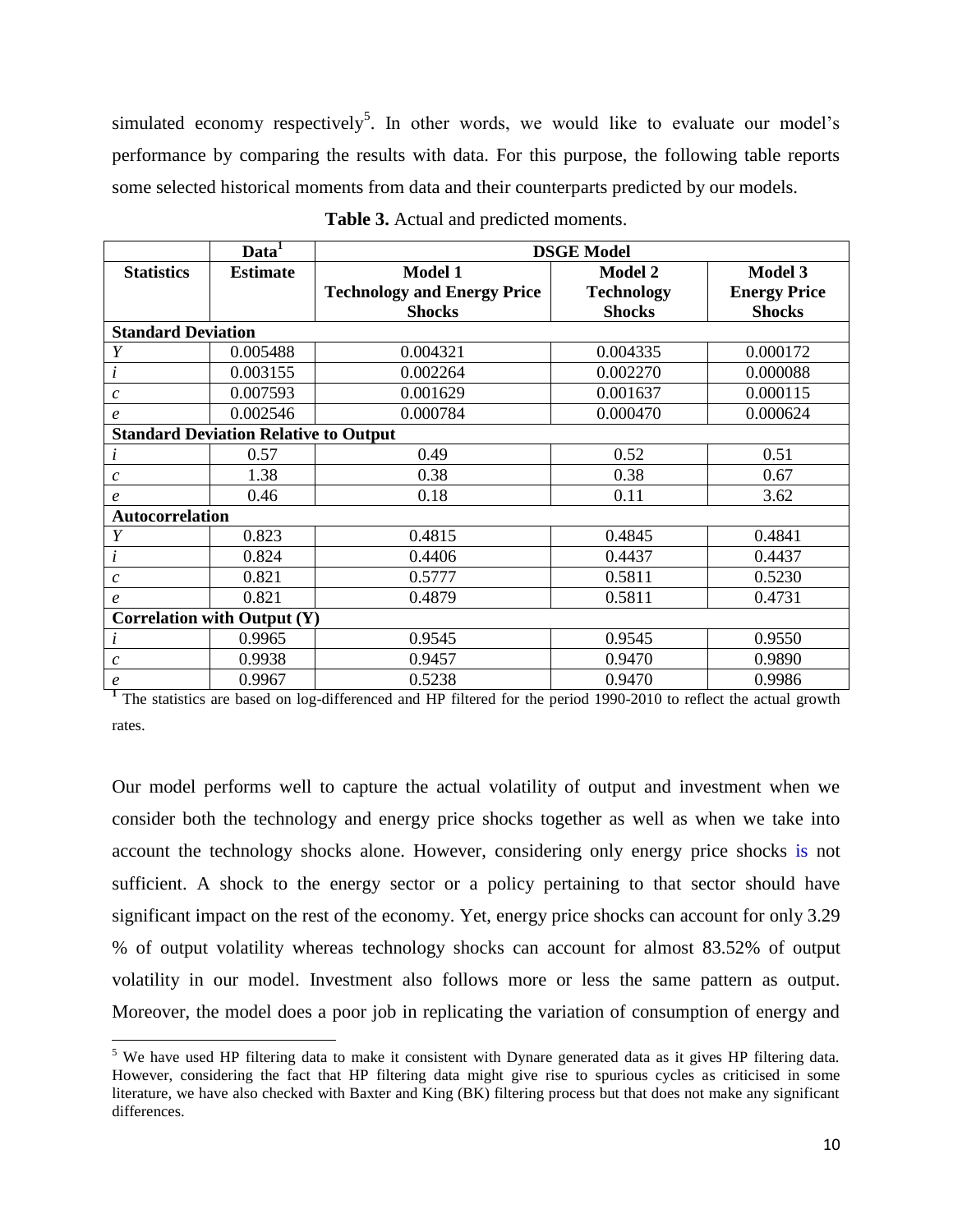non-energy goods. The situation is more severe in the standard consumption when we just consider energy price shocks. Therefore, energy price shocks are a less important source of aggregate fluctuations in Bangladesh economy. Our results reveal from the long run data that energy input is well substituted by other inputs (capital and labour) in the production function when there is any shock in energy price. In fact, the results indicate that there are some mechanisms by which macroeconomic variables could be stable in spite of a limited source of energy inputs as argued by Bartleet and Goulder (2010). Additionally, our DSGE model shows that the series are not strongly persistent and robust in the sense of having a large first order autocorrelation coefficient and matching the historical data. The highest persistent series is capital which is 0.74 whereas the autocorrelation of the remaining series are typically in the neighborhood of 0.45 compared to their empirical counterpart of a range around  $0.82$ .<sup>6</sup> The policy and transition function reveals that the exogenous shock's impacts on endogenous variables are in the right direction. Lastly, the model captures the fact that most of the series are quite pro-cyclical with output.

After considering the steady state ratios and second order moments for our model with their empirical counterparts, finally we take a brief look at the IRF generated in response to the technology and energy price shocks.

#### **4.1 Transmission Mechanisms of Energy Price Shocks**

 $\overline{\phantom{a}}$ 

In this section, we describe the dynamic mechanism in which energy price shock is propagated. The shock is equal in size to the standard deviation of the normalised price. Figure 1 shows the response of the different endogenous variables of the model in presence to such a shock. When there is an increase in relative energy price  $(P)$ , both the amount of energy consumption  $(e)$  and the amount of energy used (*g*) in the production decreases by 8% and 1.5% respectively. Because of the complementarity effects, the reduction in the use of energy in production decreases the amount of capital (*k*) by 1% and the amount of labour (*l*) by 0.5% approximately. The decrease in the productive inputs is translated into an output (*Y*) decrease of 2% which would imply a negative association between output (*Y*) and energy prices (*P*). Finally, consumption (*c*) exhibits a similar response to the output (*Y*).

 $6$  The persistent of capital is not reported in the table as we mainly focus on consumption, investment and output in this table.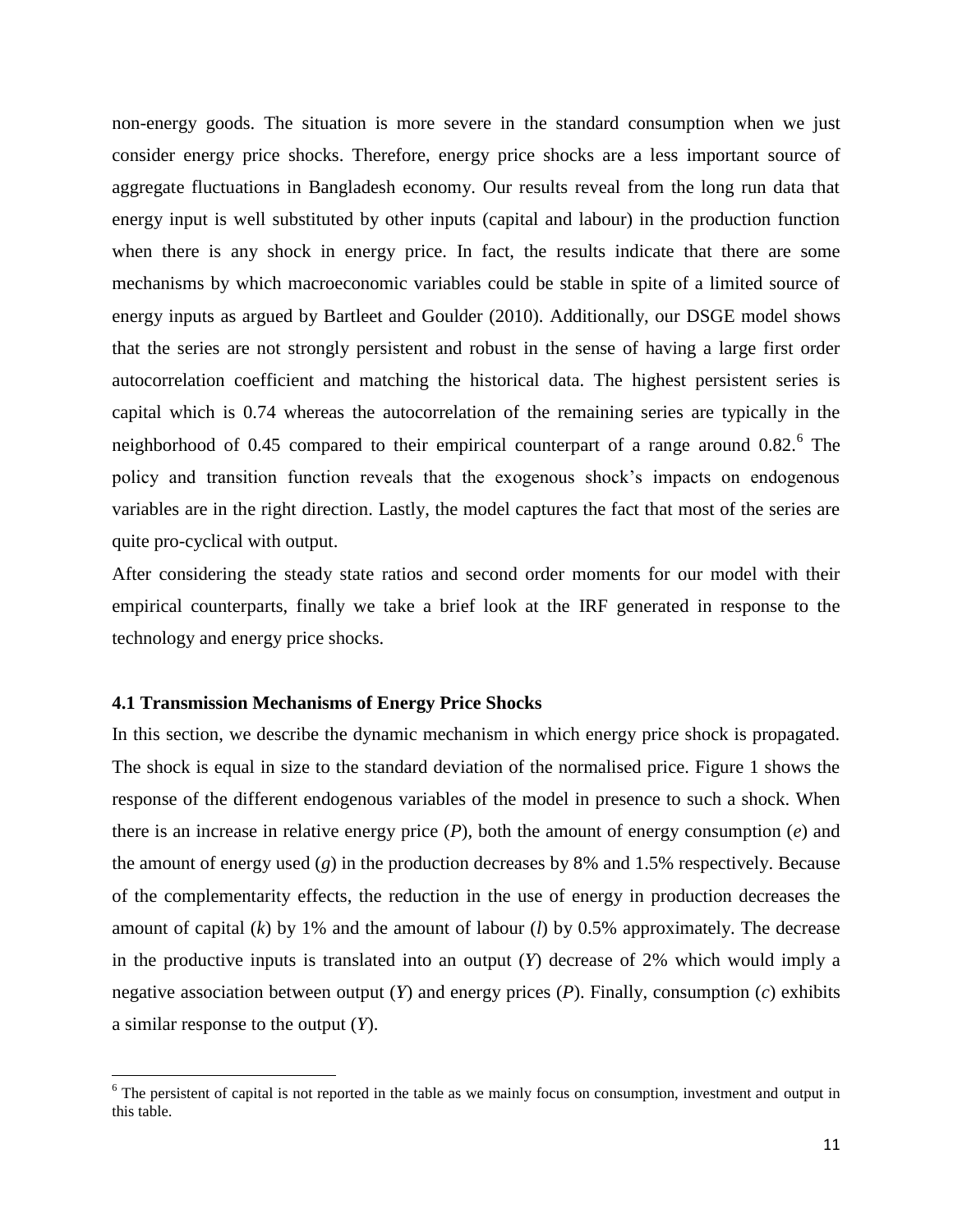

**Figure 1**. Impulse responses to an energy price shock.

### **4.2 Transmission Mechanisms of Technology Shocks**

Dedola and Neri (2006) argue that in the standard DSGE model, technology shocks play an important role in accounting for output fluctuations. Our results reveal that the technology shock has stronger impact on the variables than the energy price shocks.

An increase in technology (*A*) makes capital more productive in the future. Since future technology is expected to be higher, the social planner responds optimally by immediately building up the capital stock (*k*) by 40%. As a result of a positive technology shock, investment (*i*) rises by 25% and output (*Y*) by 50%. The IRF of consumption (*c, e*) displays a hump shape as is already documented in the literature. Investment (*i*) reverts back to original pre-shock levels just after a few periods compared to other endogenous variables.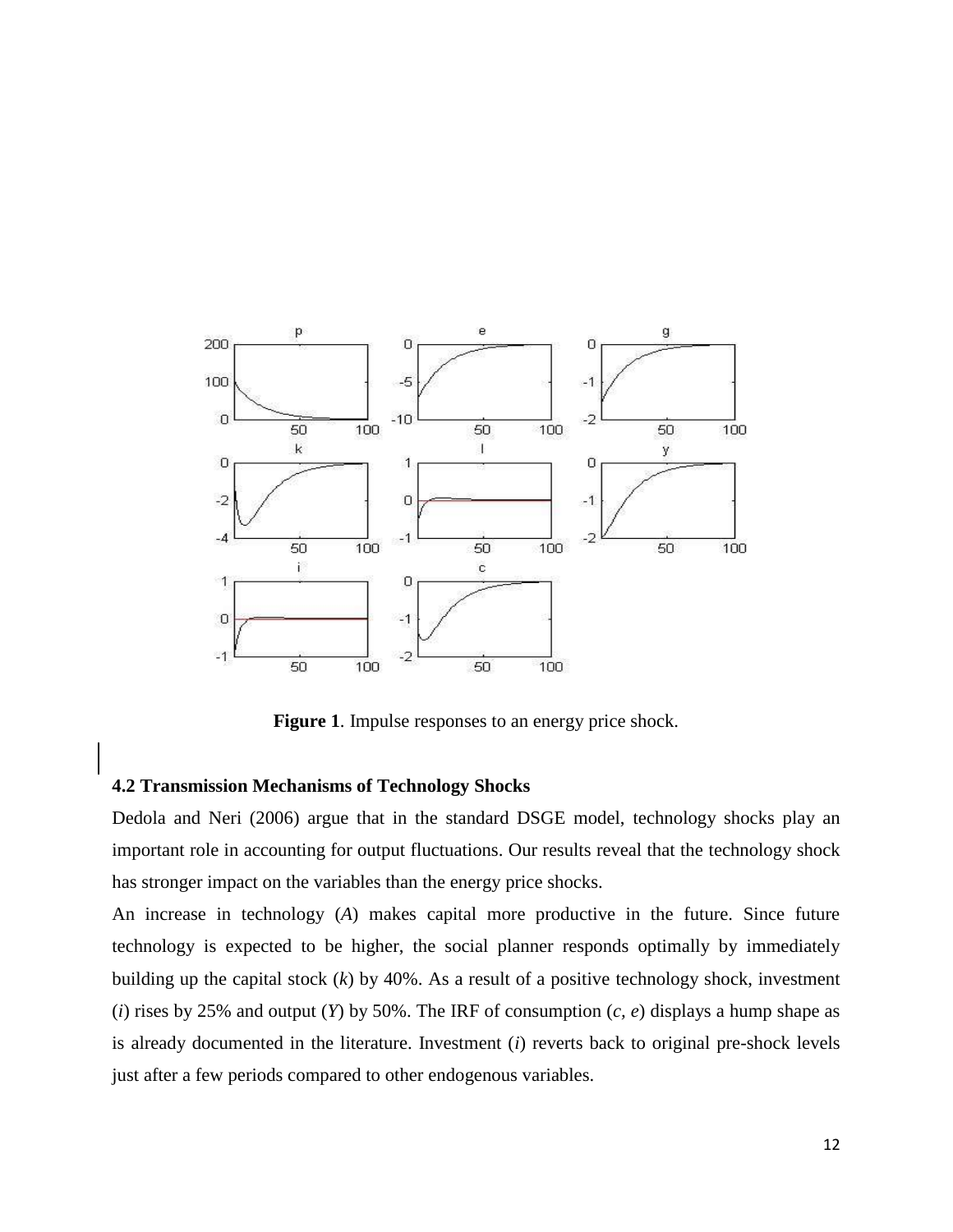It is worth noting that the behaviours of IRF for the endogenous variables are opposite in directions to their response to an exogenous technology and energy price shock as the later shock acts as a negative technology shock. Finn (2000) also finds that an energy price shock can be considered as an adverse technology shock, since it causes capital (which embodies the technology) to produce at below capacity levels.



**Figure 2.** Impulse responses to a technology shock.

## **5. Conclusions**

McCallum (1989) suggests that DSGE theory should explicitly model exogenous energy price changes. We made an attempt to implement this suggestion in the simplest possible way where energy is included both in the utility and production functions which constitute a novelty with respect to previous literature. Energy price shock is explicitly introduced in our model in addition to the technology shocks. In addition we contribute to the existing literature by modelling energy price shocks in a DSGE framework for a developing country, Bangladesh.

The main conclusion from our paper is that energy price shocks are not a major factor for macroeconomic fluctuation in the Bangladesh economy and therefore, output fluctuations in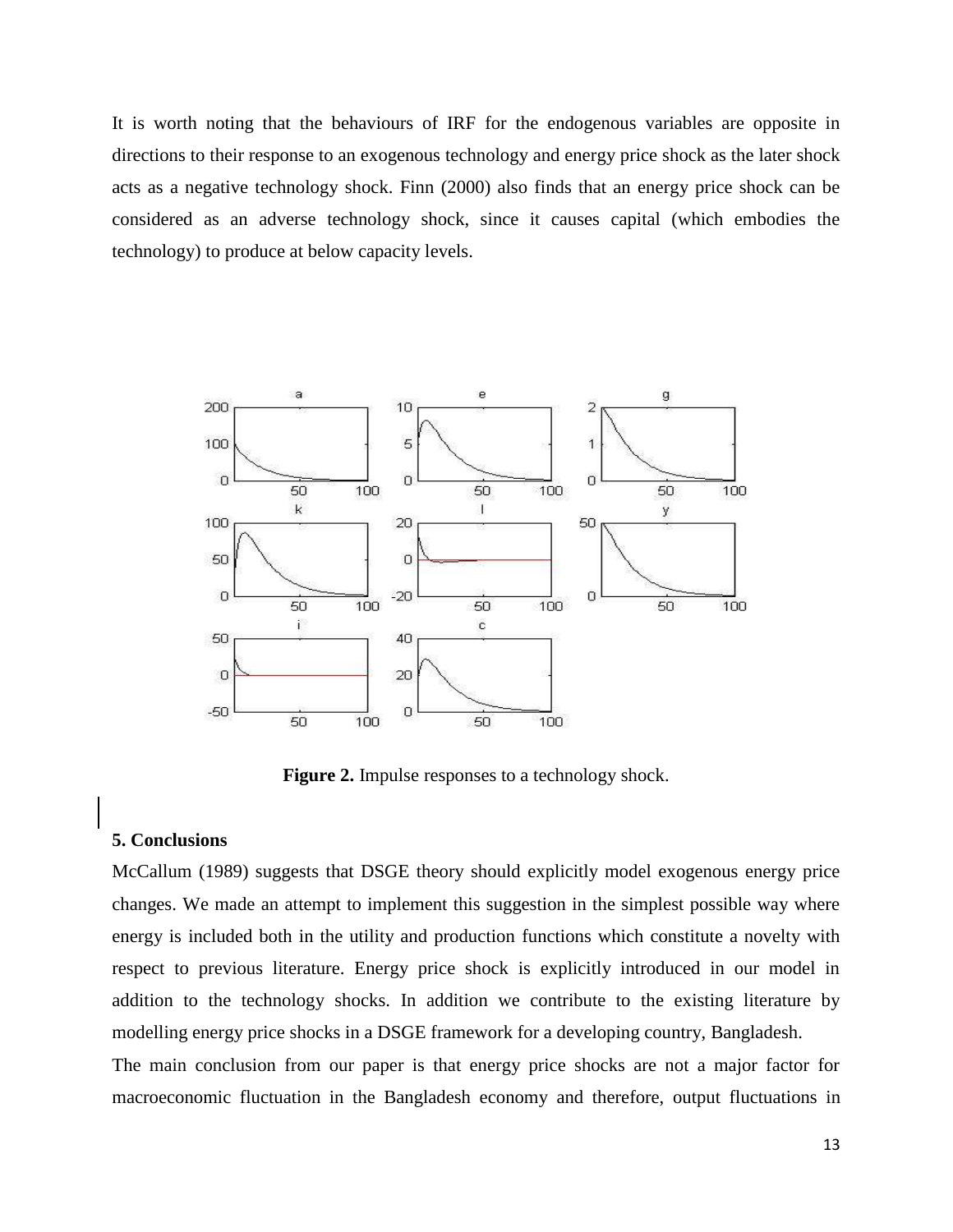Bangladesh are mainly driven by technology shock. This might be the case of the substitution possibility of energy with labour and capital in the production process as described by Dhawan and Jeske (2007). Besides, different measures of the underground economy of Bangladesh has pointed out that the informal economy had the size of 35% of the total official GDP, which is a large value and sufficient enough to distort any macroeconomic outcomes (Schneider, 2004).

Additionally, variance decomposition analysis shows that energy price shock contributes a very small percentage (3.29%) to variations in overall output, similar to results obtained in Tan (2012), Dhawan and Jeske (2007) and Kim and Loungani (1992). It is also not surprising that a choice of functional forms and parameterisation may affect model dynamics and also change the model's amplification and propagation mechanism (Kormilitsina, 2011). In fact, our results offer some support to the views of macroeconomists who downplay the impact of energy price shocks on the business cycle fluctuations (Dhawan and Jeske (2007). It is also worth noting that when we scrutinise the IRF generated results in response to the exogenous energy price shocks, we may speculate an inverse relationship between different economic variables (like energy usage, productive inputs, consumption, output, etc.) and energy prices in Bangladesh economy. However, these relations are completely outweighed by the stronger positive impact of the exogenous technology shocks on the variables.

Our model could be generalised by introducing different types of households, firms, energy generating firms and a government sector to carefully analyse policy in developing countries. In fact, Jamasb (2006) argue that in most developing countries, electricity reform requires extensive restructuring of prices and subsidy arrangements. Therefore, our benchmark model could be extended by considering a detailed disaggregated electricity sector for a mixed economy where the government controls energy prices charged to households and firms, and enables the government to absorb the shocks. Consequences of energy price liberalisation can also be analysed.

### **References**

Ahmad, W., Haider, A., and Iqbal, J., 2012, "Estimation of Discount Factor (beta) and Coefficient of Relative Risk Aversion (gamma) in Selected Countries", Munich Personnel RePEc Archive, MPRA Paper No. 39736.

Bangladesh Bureau of Statistics, BBS, 2015.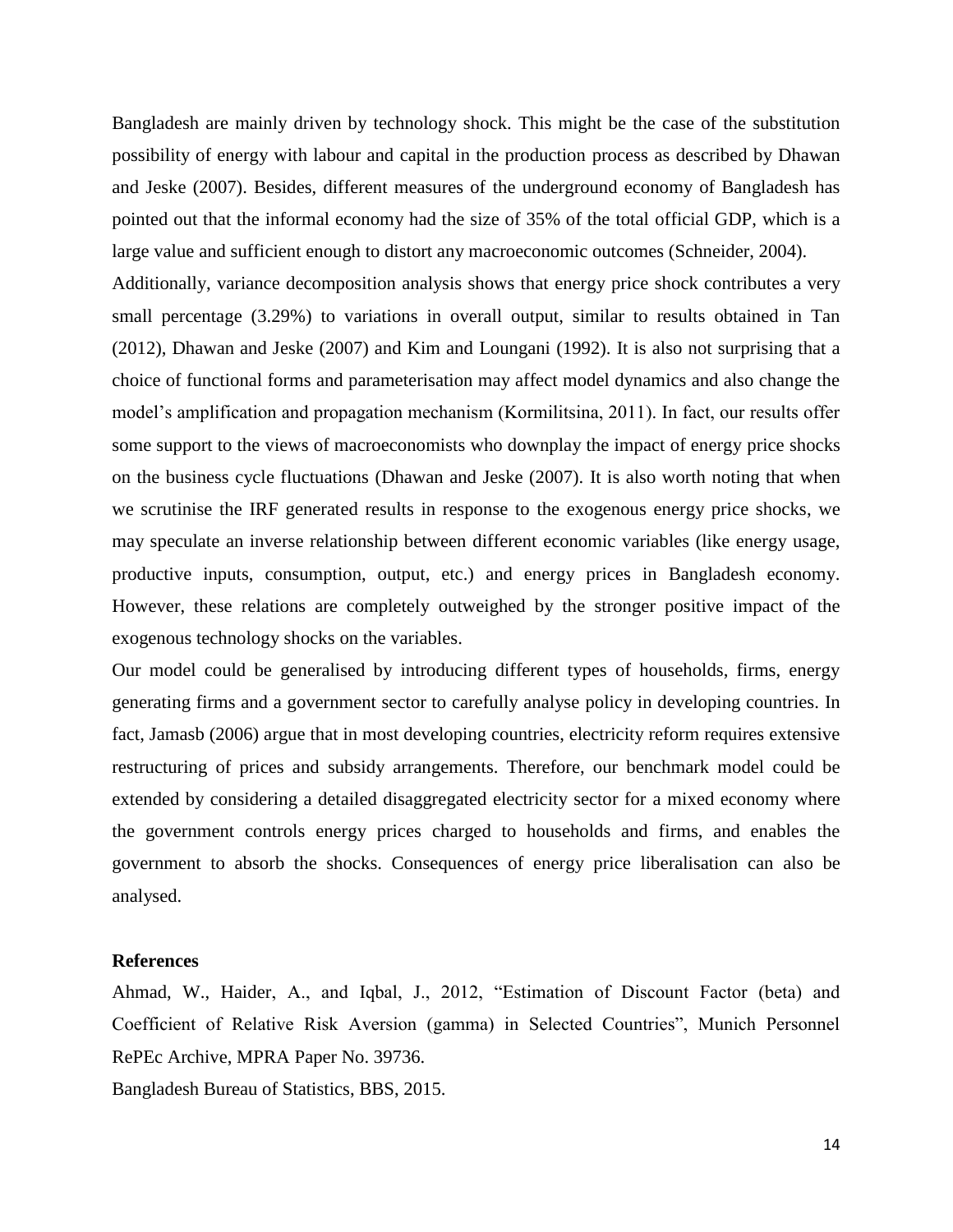Bangladesh Household Income and Expenditure Survey, 2015.

- Bartleet, M., and Gounder, R., 2010, "Energy Consumption and Economic Growth in New Zealand: Results of Trivariate and Multivariate Models", *Energy Policy* 38, pp. 3508-3517.
- Choudhary, M.A., and Pasha, F., 2013, "The RBC View of Pakistan: A Declaration of Stylized Facts and Essential Models", Discussion Paper in Economics 04/13, University of Surrey.
- Cooley, T.F., and. Prescott, E.C., 1995, "Economic Growth and Business Cycle", In Frontier of Business Cycle Research, Princeton, NJ.
- Dedola, L., and Neri, S., 2006, "What Does A Technology Shock Do? A VAR Analysis with Model-Based Sign Restrictions", Working Paper Series No. 705, European Central Bank.
- De Miguel, C., Manzano, B., and Martín-Moreno, J.M., 2003, "Oil Price Shocks and Aggregate Fluctuations", *The Energy Journal* 24(2), pp. 47-61.
- De Miguel, C., Manzano, B., and Martín-Moreno, J.M., 2005, "Oil Shocks and the Business Cycle in Europe", EEE 215.
- Dhawan, R., and Jeske, K., 2007, "Energy Price Shocks and the Macroeconomy: The Role of Consumer Durables", Mimeo, Federal Reserve Bank of Atlanta.
- Finn, M.G., 2000, "Perfect Competition and the Effects of Energy Price Increases on Economic Activity," *Journal of Money, Credit and Banking* 32, pp. 400-416.
- Ghez, G., and Becker G., 1975, "The Allocation of Time and Goods over the Life Cycle", New York: Columbia University Press.
- Griffoli, T.M., 2011, "Dynare User Guide: An Introduction to the Solution and Estimation of DSGE Models", Dynare v4 User Guide, Public Beta Version.
- Hall, R.E., 1988, "The Relation between Price and Marginal Cost in U.S. Industry", *Journal of Political Economy* 96, pp. 921-947.
- International Monetary Fund, IMF, 2001, "Tax Policy for Emerging Markets: Developing Countries", prepared by Vito Tanzi and Howell, H. Zee, IMF Report.
- Jamasb, T., 2006, "Between the State and Market: Electricity Sector Reform in Developing Countries", *Utilities Policy* 14, pp. 14-30.
- Kim, I.M., and Loungani, P., 1992, "The Role of Energy in Real Business Cycles", *Journal of Monetary Economics* 29, pp. 173-189.
- King, R., Plosser, C.I., and Rebelo, S., 1988a, "Production, Growth and Business Cycles, I: The Basic Neoclassical Model", *Journal of Monetary Economics* 21, pp. 195-232.